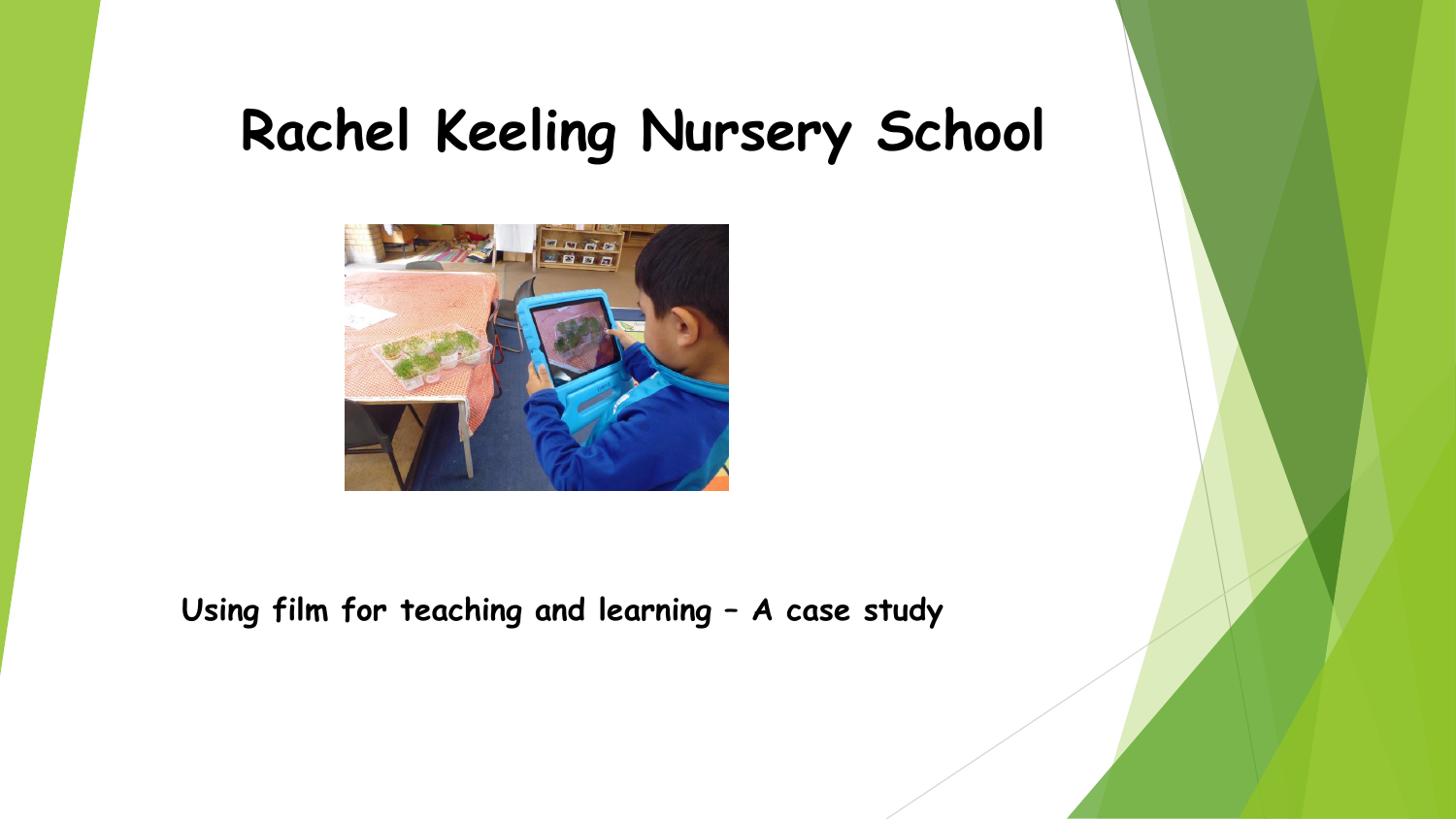

We use different forms of documentation: observations, data, photographs, special books, displays and making books with children. Within our School Development Plan we focussed on further documentation to be shared with children, families and practitioners – the introduction to film.

## **Making playdough (A case study) – A focus on Personal, social and emotional development**

To develop the self confidence and self-esteem of children, children were supported to work collaboratively and to choose an interest they were motivated to plan, organise and film.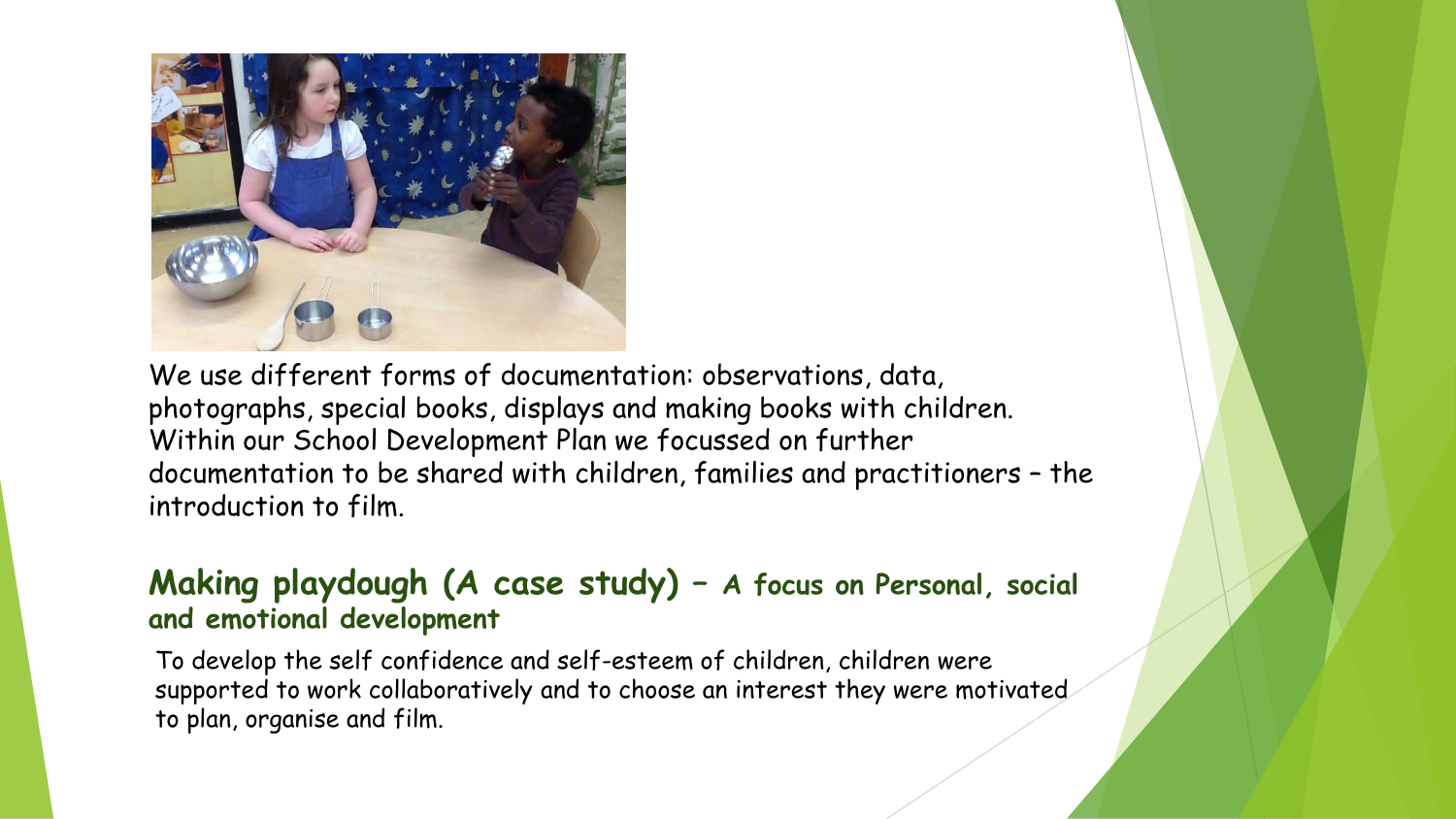Children had ownership of planning the film and were able to apply their previous knowledge about using an Ipad. The children were collaborators and co-constructors. Through the learning experience the adult consulted the children and worked with them to evaluate their progress together.

**The children decided to create the film by planning and filming the process in parts.**





The children's planning.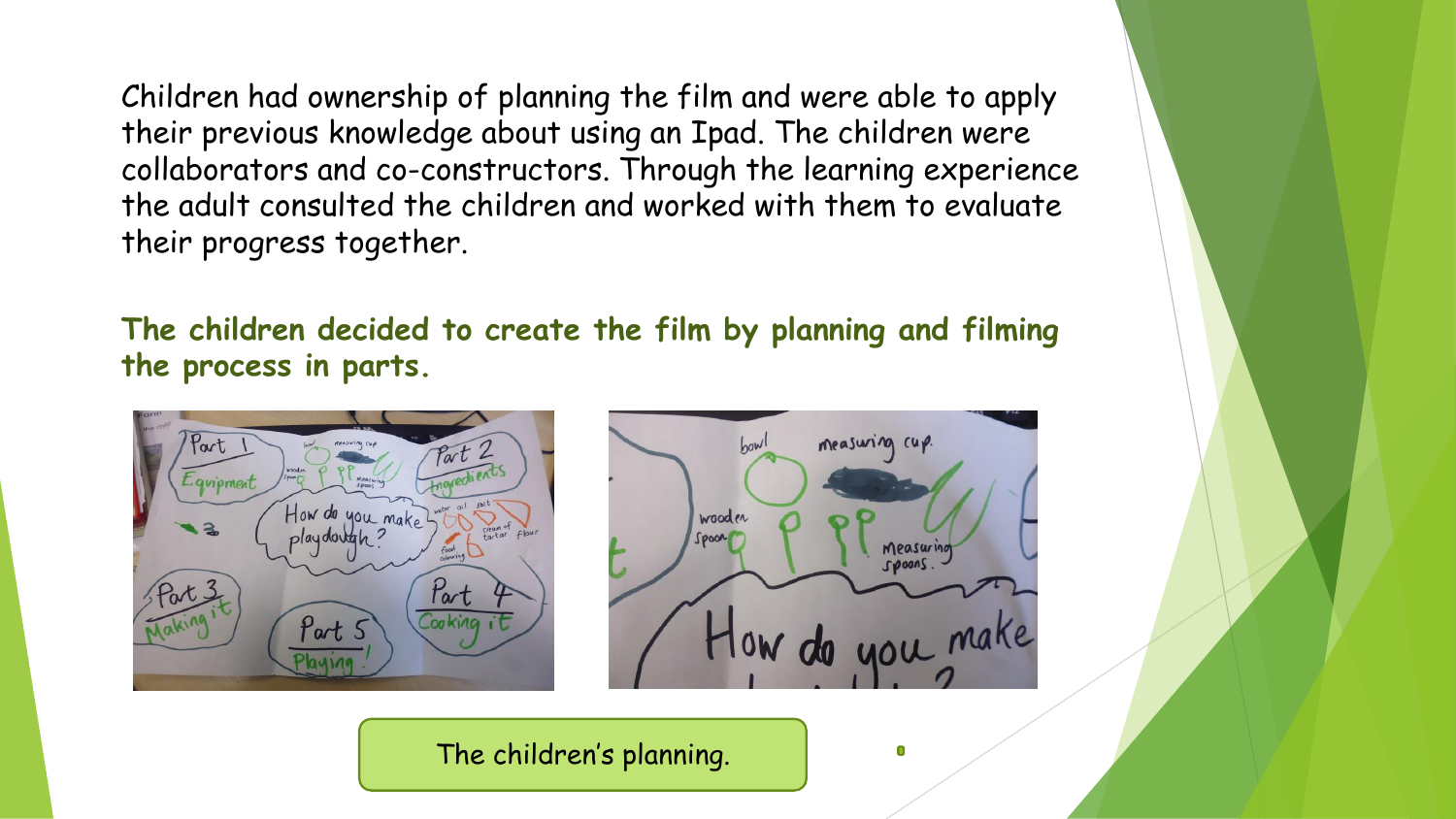## **Children were engaged, sustained concentration, persevered and were reflective.**





Children organising the ingredients and equipment for their film 'How to make playdough'.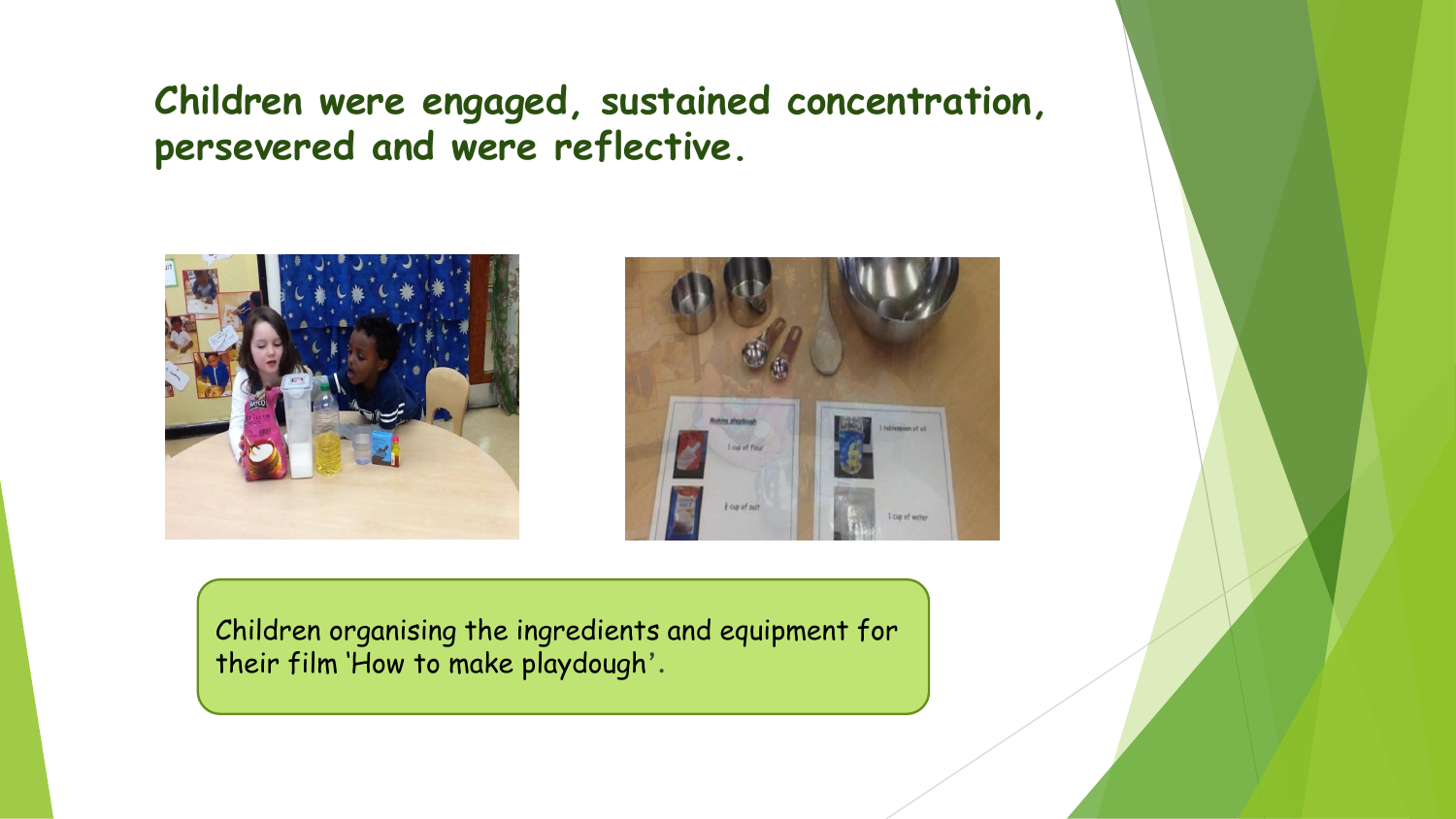**Children worked collaboratively and were the 'experts' sharing their knowledge and skills on how to make playdough.**





Making the playdough step by step for the film.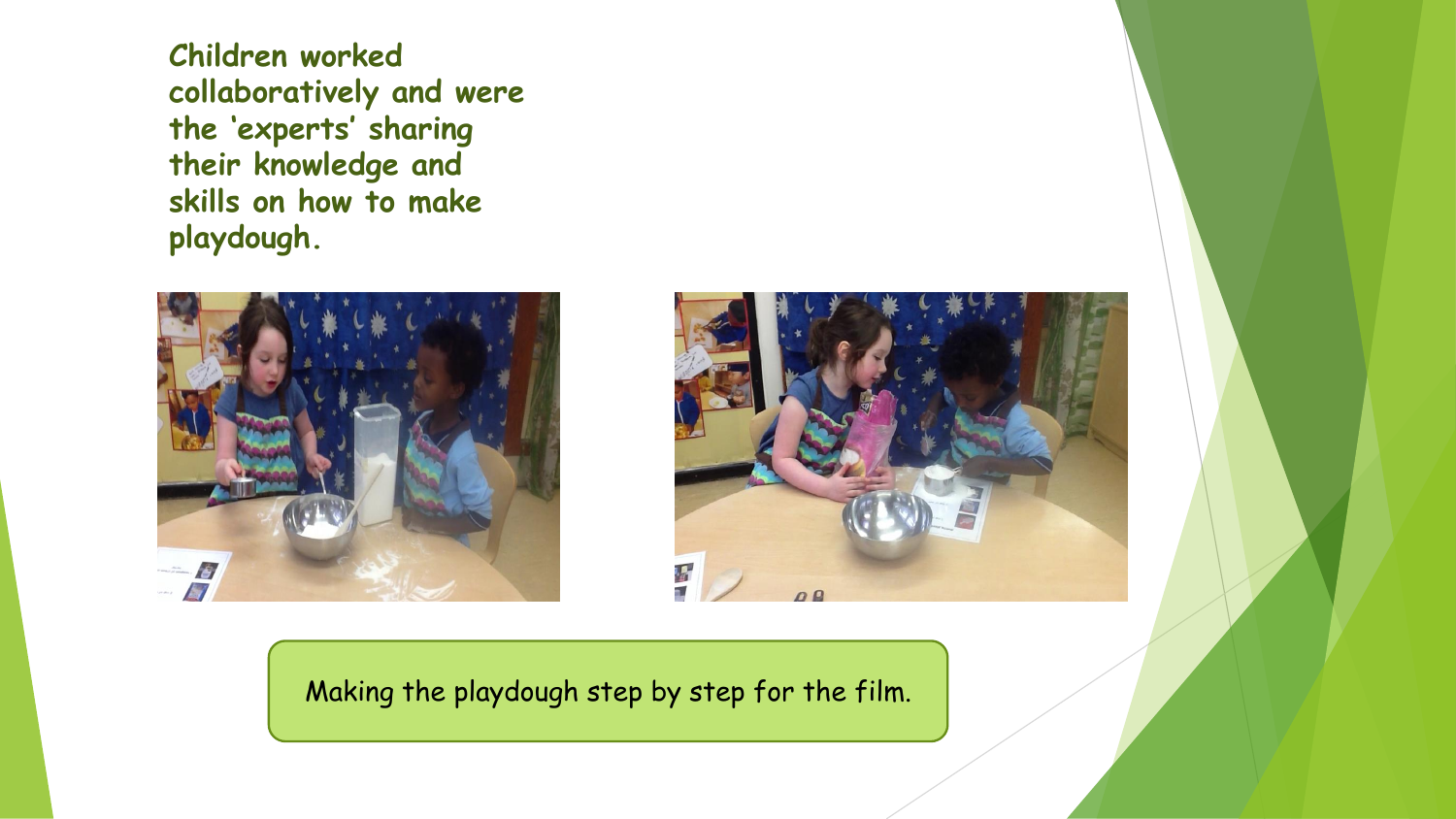**Children were involved in editing, being the decision makers, thinking creatively and critically.**





Children recorded their voice over and safety message for how to cook their playdough on the cooker.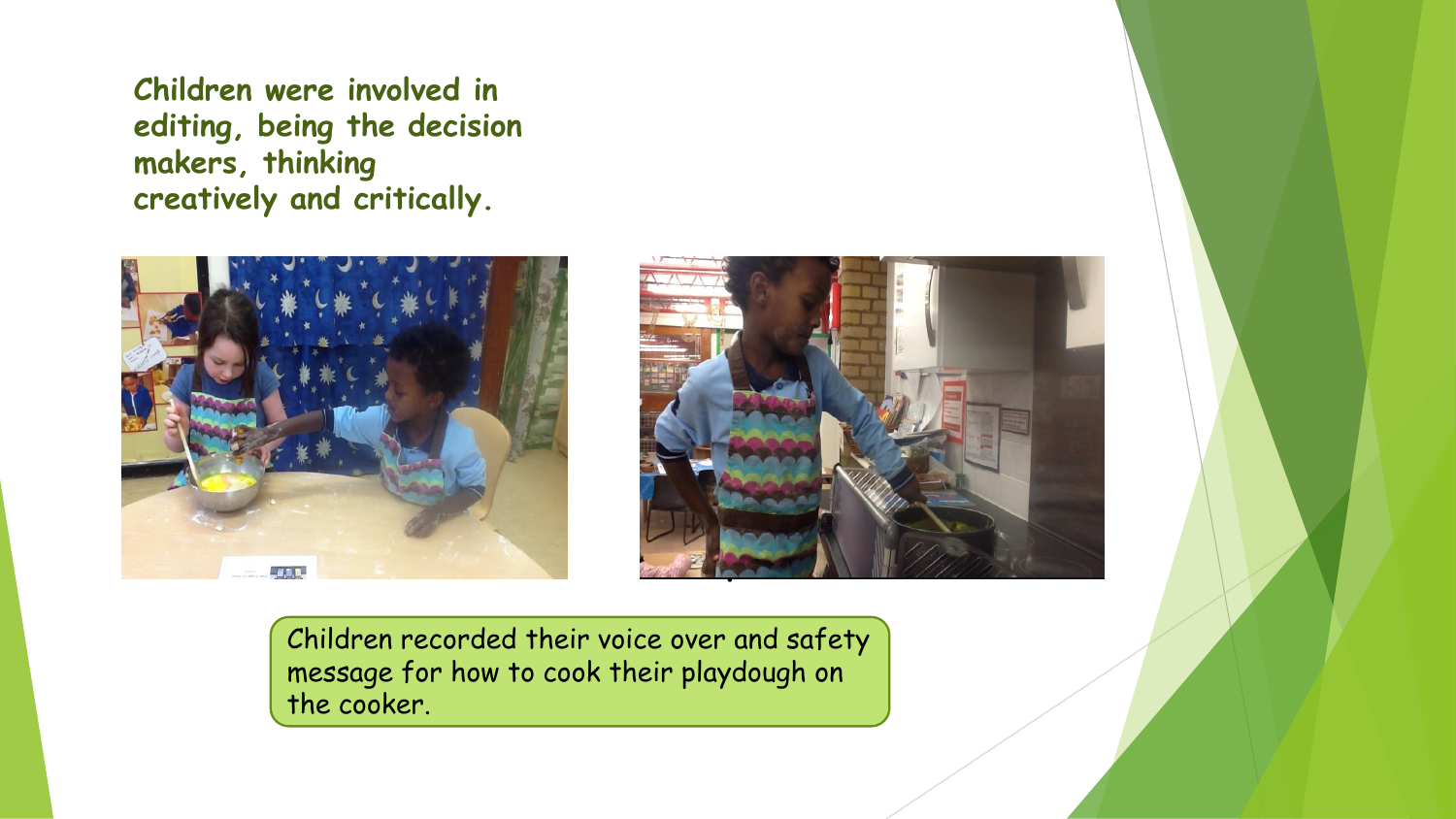**Children displayed a sense of pride and were proud to share their learning with their peers, their friends, family and staff.**

The film has been shared with children and families. Families developed a greater understanding of how children can be independent, reflective learners and who can be trusted to take risks.

The children valued themselves as 'teachers'. The children confidently shared their film, 'How to make playdough' with other children. Groups of children used the film to organise themselves and were able to follow instructions independently and confidently, successfully making their own playdough.



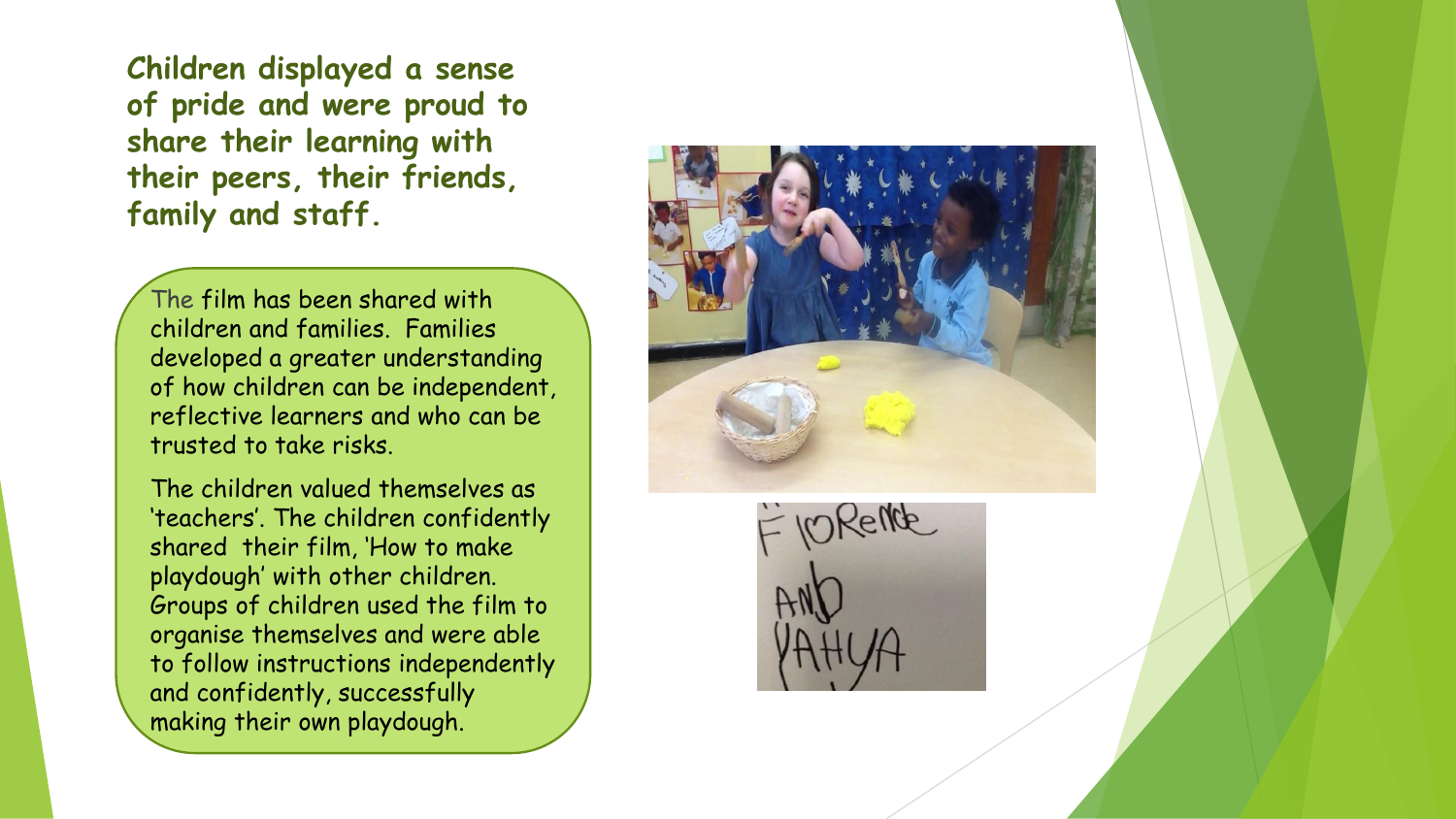## **Filming for a range of purposes:**

**Documentation and sharing practice with children, families and practitioners – Having high expectations** 

**Enabling children to revisit, reflect, evaluate and learn**

**Creating instructional videos (how to make play dough, sculpting with clay, travelling down the fire fighters pole)**

**Capturing imaginative play (making potions in the garden)**

**Children sharing their skills and knowledge (how to put their coat on, organising themselves for breakfast)**

**Recording language samples (language trips, supporting practitioners and families sharing with multidisciplinary agencies, developing children's reflective talk, video interaction with the child/ family/ practitioner)**

**Recording whole class stories (retelling and performing stories)**

**Following children's progress, particularly SEND (filming a child with autism over time)**

**Using film as a transition tool (moving to a Reception class from nursery)**

**Filming events (Chinese New Year performers, animals visiting the nursery, fireworks display)**

**Filming educational visits (Trip to China Town)**

**Following a learning journey for children, families and staff (our story about learning how to ride a two-wheeler bike)**